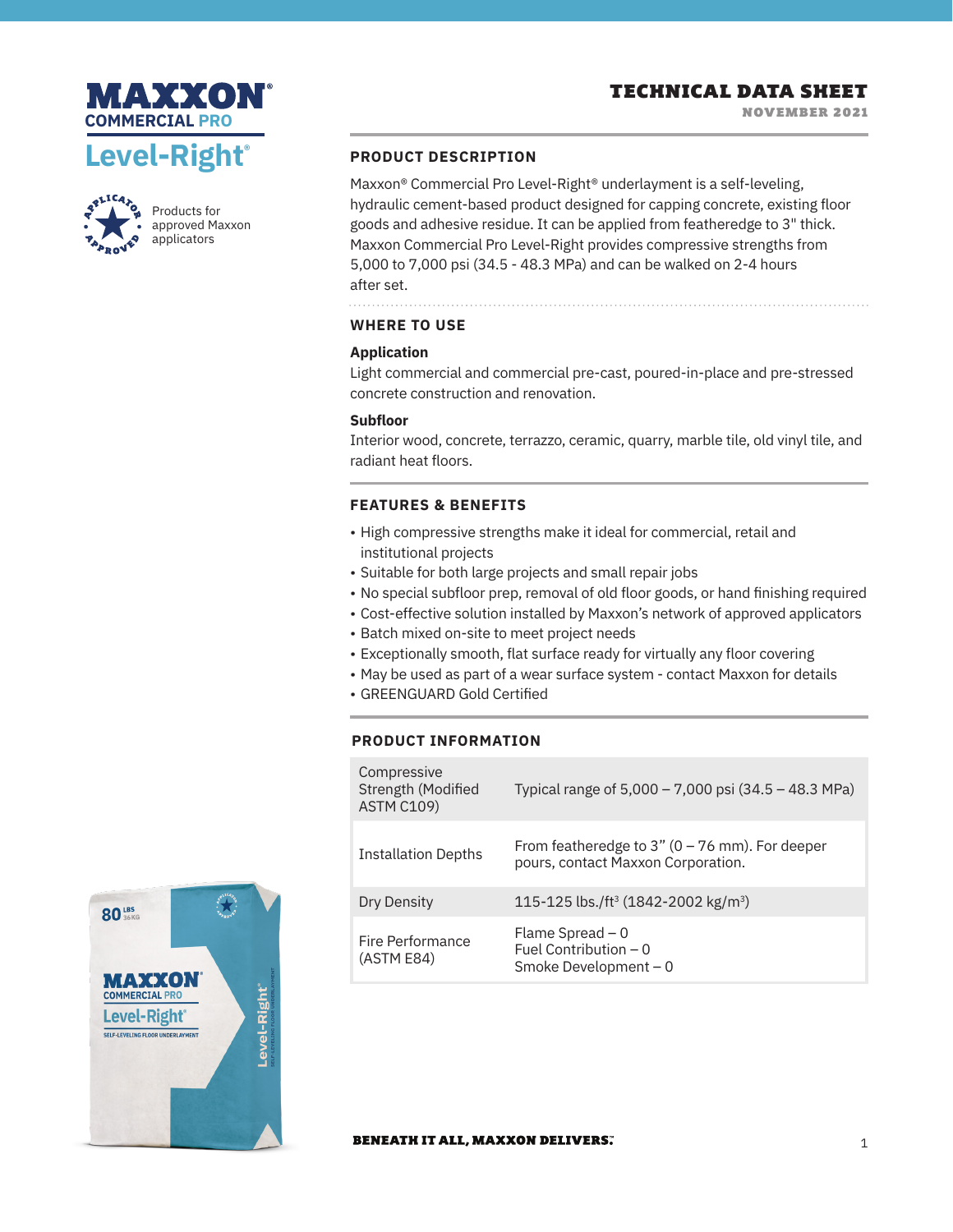

NOVEMBER 2021





Products for approved Maxxon applicators

### **ENVIRONMENTAL IMPACT**

| Sample USGBC LEED® Credit Areas* |                 |                                                                                           |  |  |  |  |  |
|----------------------------------|-----------------|-------------------------------------------------------------------------------------------|--|--|--|--|--|
| <b>Project</b>                   | <b>Credit</b>   | <b>Category</b>                                                                           |  |  |  |  |  |
| Environmental Quality            | EQ 2            | <b>Low Emitting Materials</b>                                                             |  |  |  |  |  |
|                                  | EO <sub>4</sub> | <b>Indoor Air Quality Assessment</b>                                                      |  |  |  |  |  |
|                                  | EO <sub>9</sub> | Acoustic Performance                                                                      |  |  |  |  |  |
| Material & Resources             | MR <sub>3</sub> | <b>Building Product Disclosure</b><br>and Optimization - Sourcing<br><b>Raw Materials</b> |  |  |  |  |  |

*\* Credits may vary depending on project type and Maxxon products used.*

Maxxon Commercial Pro Level-Right underlayment is GREENGUARD Gold Certified. For additional information on Maxxon Commercial Pro Level-Right underlayment's environmental credits and certifications visit Maxxon.com/ go\_green.

### **CODE LISTINGS**

- ICC ESR 2540
- UL ER 8477-01

# **UL FIRE RESISTANCE-RATED DESIGNS**

| <b>UL Design</b>    |                  |              |              |              |       |      |      |  |  |
|---------------------|------------------|--------------|--------------|--------------|-------|------|------|--|--|
| G230                | J924             | 1212         | L515         | L533         | L551  | L574 | M504 |  |  |
| G516                | <b>J927</b>      | L501         | L516         | L534         | L552  | L576 | M505 |  |  |
| G524                | J931             | L502         | L517         | L535         | L556  | L577 | M506 |  |  |
| G551                | J957             | L503         | L518         | L536         | L557  | L579 | M507 |  |  |
| G553                | J958             | L504         | L519         | L537         | L558  | L581 | M508 |  |  |
| G560                | J991             | L505         | L520         | L538         | L560  | L583 | M510 |  |  |
| G561                | J994             | L506         | L522         | L539         | L562  | L585 | M511 |  |  |
| G563                | L006             | L507         | L523         | L540         | L563  | L588 | M513 |  |  |
| G566                | L201             | L508         | L524         | 1541         | I 564 | L589 | M514 |  |  |
| G574                | L <sub>202</sub> | L509         | L525         | L542         | L565  | L590 | M515 |  |  |
| G587                | L206             | L510         | L526         | L543         | L567  | L592 | M517 |  |  |
| G597                | L <sub>208</sub> | L511         | L527         | L545         | L569  | L593 | M518 |  |  |
| <b>J917</b>         | L <sub>209</sub> | L512         | L528         | L546         | L570  | M500 | M519 |  |  |
| <b>J919</b>         | L210             | L513         | L529         | 1547         | L571  | M502 | M530 |  |  |
| J920                | L211             | L514         | L530         | L549         | L573  | M503 | M531 |  |  |
|                     |                  |              |              |              |       |      |      |  |  |
| <b>ULC Design</b>   |                  |              |              |              |       |      |      |  |  |
| <b>I530</b><br>L003 | L201<br>L511     | L512<br>M500 | M501<br>M503 | M514<br>M520 | M521  |      |      |  |  |

For more information on current UL and ULC Designs, contact Maxxon Corporation.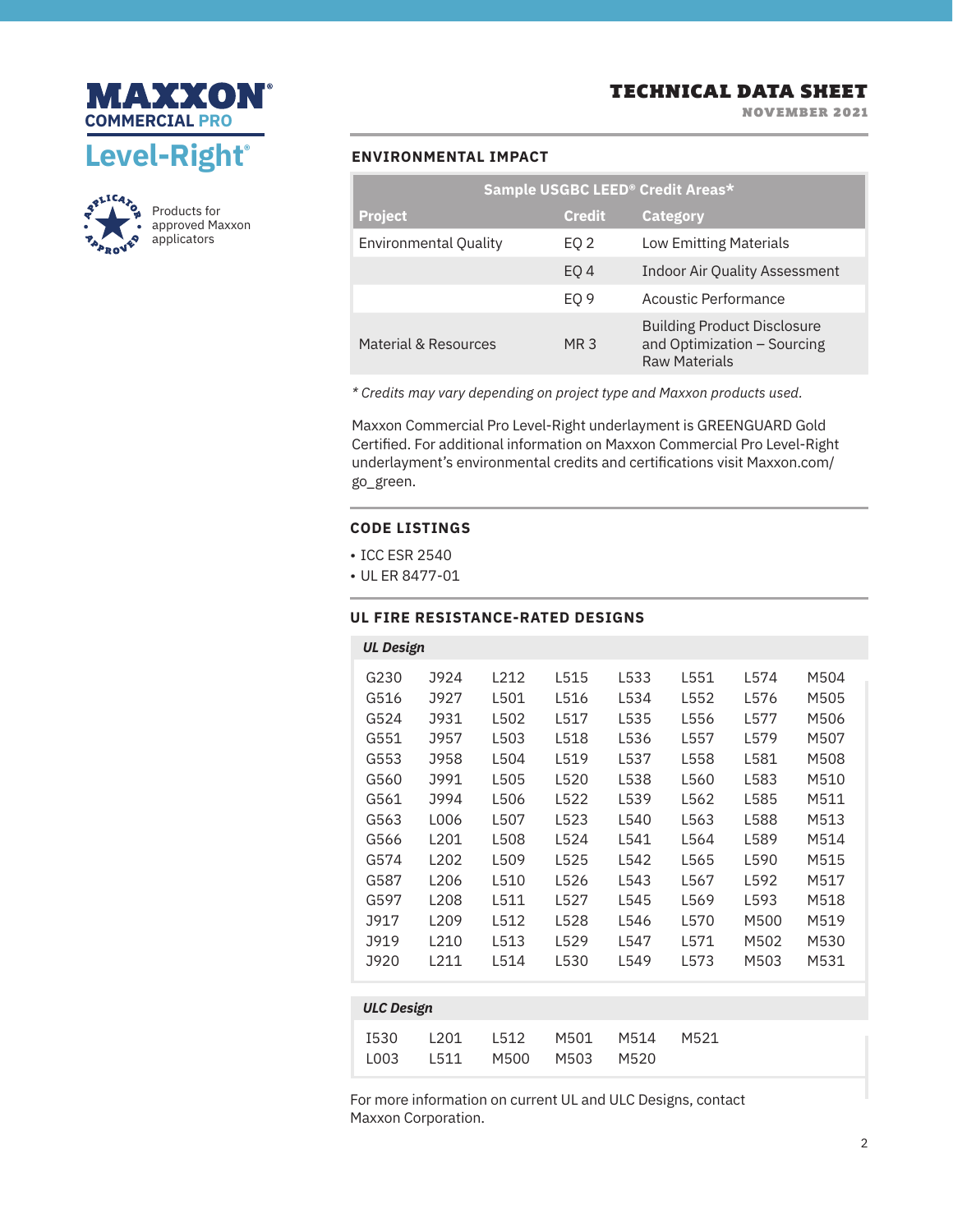





Products for approved Maxxon applicators

### **INSTALLATION**

Building interior and floor should be maintained above 50 °F (10 °C) for at least 24 hours prior to installation and until underlayment has set. There should be no air movement until Maxxon Commercial Pro Level-Right underlayment has set, then provide adequate air movement by opening windows to hasten underlayment drying. Minimize direct sunlight during the pour and through the next 72 hours. Plumbing or electrical penetrations should be packed with insulation and sealed. Follow Radiant Panel Association (RPA) recommendations at radiantprofessionalsalliance.org and turn off radiant heating systems 24 hours prior to and after pouring Maxxon Commercial Pro Level-Right underlayment.

Refer to Maxxon's Building Conditions Guide for more information.

### *Wood Subfloor Preparation*

Wood subfloors must be structurally sound, clean and free of dust and contaminants.

Wood subfloors must be primed with a Maxxon floor primer prior to Maxxon Commercial Pro Level-Right underlayment application.

### *Concrete Subfloor Preparation*

Concrete subfloors must be structurally sound, fully cured, moisture free and have no efflorescence. The substrate surface must be clean and free of dust and contaminants. If cracks are present prior to pouring Maxxon Commercial Pro Level-Right underlayment, contact a structural engineer to determine the appropriate remediation.

All concrete subfloors should be tested for moisture prior to pouring Maxxon Commercial Pro Level-Right underlayment (see Limitation 4). Moisturefree concrete subfloors and exposed edges must be primed with Maxxon® Commercial Multi-Use Acrylic Primer prior to pouring Maxxon Commercial Pro Level-Right underlayment.

## *Existing Flooring Preparation*

When pouring Maxxon Commercial Pro Level-Right underlayment over existing finished floor products such as terrazzo, ceramic, vinyl and marble tile, the surface must be clean, dry and free from any bond breakers such as wax, oil or grease. All loose flooring products must be removed. If vinyl asbestos tile (VAT) or adhesives containing asbestos is suspected, contact Maxxon Corporation.

All non-asbestos adhesive residue must be tested to determine if it is watersoluble or non-water-soluble. Water-soluble adhesives must be removed down to clean subfloor. Non-water-soluble adhesives must be scraped to a thin, well-bonded residual as recommended by the Resilient Floor Covering Institute (www.rfci.com) to remove thick areas and adhesive build-up. If adhesive residue is not well-bonded to the concrete or is brittle, powdery or otherwise weak, it must be completely removed down to clean, sound, solid subfloor.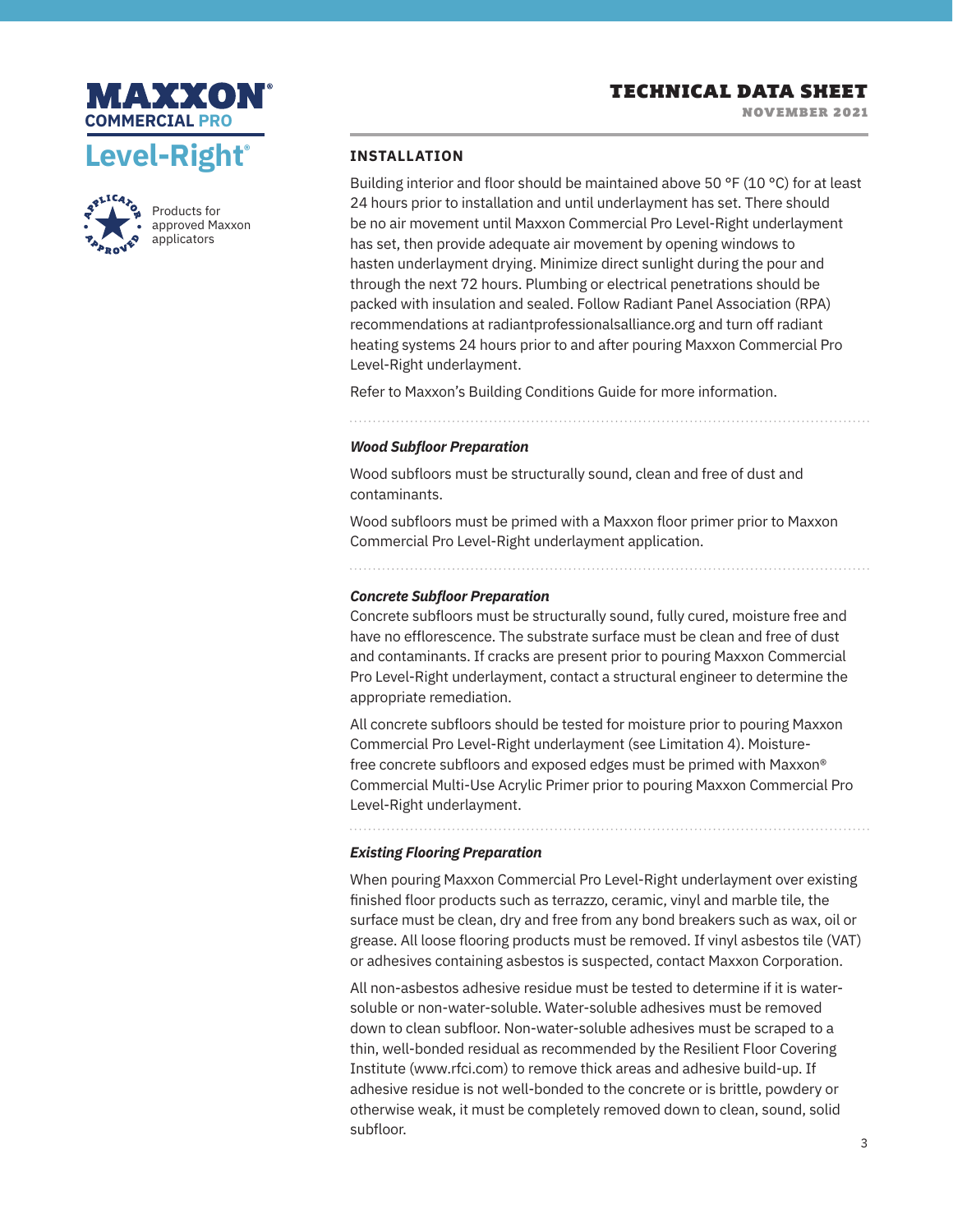# TECHNICAL DATA SHEET

NOVEMBER 2021





Products for approved Maxxon applicators

## **INSTALLATION** *Continued*

Once existing flooring has been prepared as described above, prime the floor with an appropriate Maxxon® primer prior to pouring Maxxon Commercial Pro Level-Right underlayment.

*For more general information regarding priming instructions, please refer to Maxxon's Design and Installation guide or contact Maxxon Corporation.*

### *Underlayment Application*

The minimum thickness of Maxxon Commercial Pro Level-Right underlayment varies with the type of subfloor. Maxxon Commercial Pro Level-Right underlayment can be applied from featheredge to 3" over concrete subfloors. Over wood frame construction, the minimum thickness is 3/4"(19 mm).

Follow all proper safety protocol. Refer to Maxxon.com for all associated products' literature when installing underlayment.

### *Drying*

Continuous ventilation and adequate heat should be provided to rapidly remove moisture from the area until the underlayment is dry. The general contractor/ project superintendent must supply mechanical ventilation and heat if necessary. Under the above conditions, 3/4" (19 mm) thickness drying time is usually 5 to 7 days, while 1" (25 mm) dry time is usually 7-10 days. Reference Maxxon® Underlayment & Finished Floor Goods Installation Procedures brochure at Maxxon.com for complete installation guidelines.

# **LIMITATIONS**

For questions regarding these limitations or for applications other than those described herein, contact Maxxon Corporation at (800) 356-7887.

- 1. For interior use only. If underlayment will be installed prior to doors and windows, contact Maxxon Corporation.
- 2. For on or below grade applications, contact Maxxon Corporation.
- 3. Maxxon underlayments are not intended to bond to wet subfloors. They are not a vapor or moisture barrier. Never install a moisture vapor barrier product over Maxxon underlayments. Do not use where those products will come in prolonged contact with, or repetitive exposure to, water or water vapor.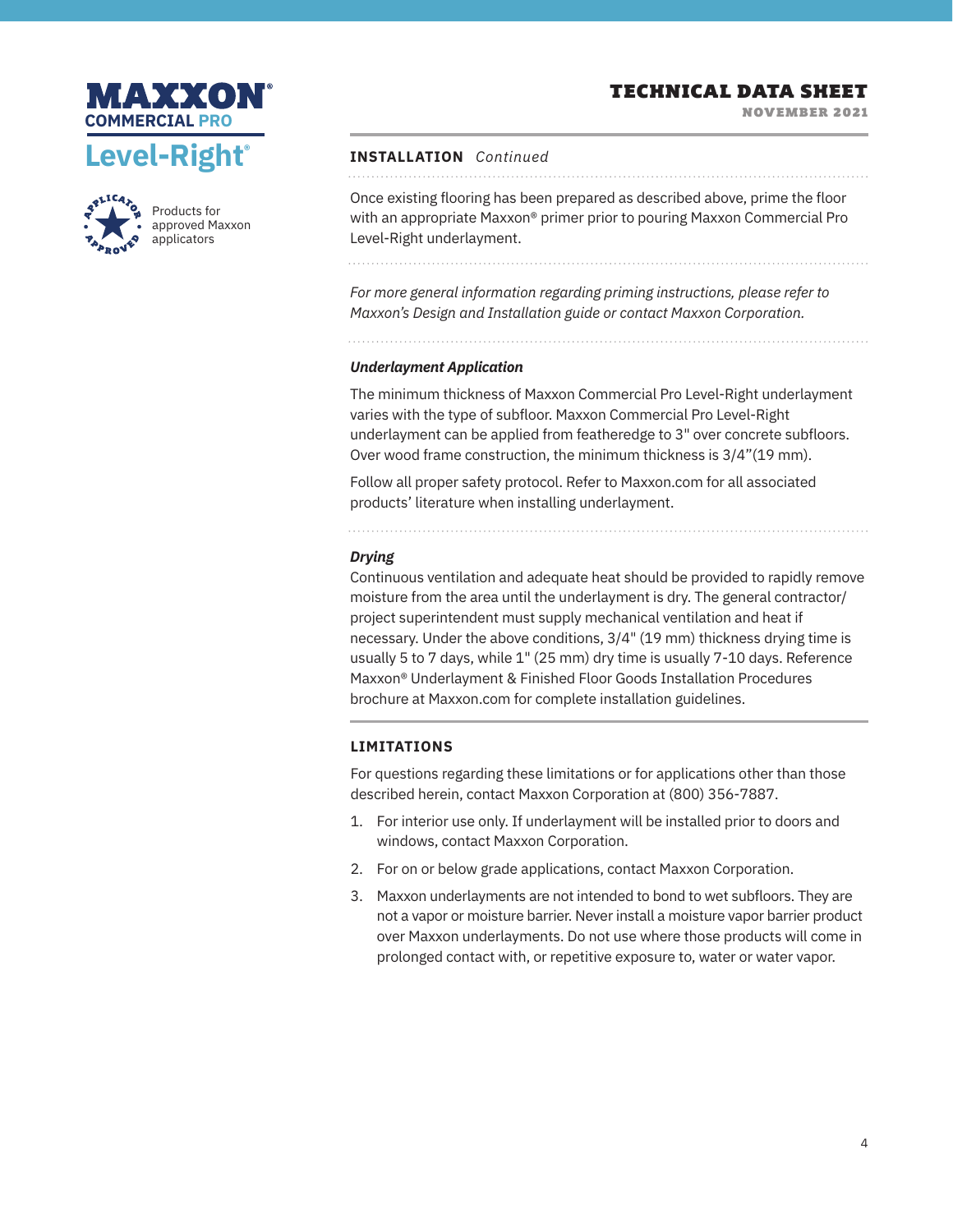

NOVEMBER 2021





Products for approved Maxxon applicators

# **LIMITATIONS** *Continued*

- 4. It is the responsibility of the general contractor to complete moisture testing before underlayment is installed. If testing is necessary, use the methods specified by the flooring manufacturer, typically ASTM F710. If the MVER exceeds 5 lbs.  $(2.3 \text{ kg})/1,000 \text{ ft}^2 (92.9 \text{ m}^2)/24$  hours or an RH greater than 80%, treat the concrete subfloor with Maxxon® Commercial MVP One Moisture Mitigation Primer or Maxxon® Commercial MVP Two-Part Epoxy. If the flooring manufacturer specifies more stringent moisture limitations or practices, they must be followed. Contact Maxxon Corporation for further information.
- 5. All subfloors above crawl spaces must be protected by a vapor barrier. Special instructions must be followed when applying Maxxon underlayments to plastic vapor barriers, over particleboard, chipboard, hardboard such as Masonite®, Lauan panels, metal, asbestos, or any other non-dimensionally stable materials. Contact Maxxon Corporation for more information.
- 6. Turn off radiant heating systems 24 hours prior to and after installation.
- 7. Do not clean wood or concrete subfloors with oil-based or silicone-based sweeping compounds. These compounds leave a film on the subfloor surface that will interfere with bond development. Instead, use a vacuum with a HEPA filter to clean the subfloor in preparation for Maxxon Commercial Pro Level-Right underlayment application.
- 8. For applications where organic adhesives, asphalt, coal-tar based adhesives and other oil-based contaminants are found, contact Maxxon for proper remediation methods.
- 9. Maxxon underlayments may be scheduled before or after installation of drywall. For pouring before drywall, contact Maxxon Corporation.
- 10. Maxxon underlayments are non-structural and therefore cannot be expected to reinforce structurally deficient subfloors. The structural floor should be adequate to withstand design loads with deflection limitations of L/360. Some floor coverings may require more restrictive deflection limits. Determining the appropriate structural design of the floor is not the responsibility of Maxxon nor the Maxxon applicator.
- 11. Respect active control joints. Always ensure such joints are honored completely through Maxxon underlayments. In cases where control or expansion joints are not present in the subfloor, or cracking has occurred due to slab movement, consult a structural engineer.
- 12. Avoid walking on installed surface until set, typically within 2-4 hours.
- 13. Trade traffic may resume 24 hours after installation. After trades resume, the underlayment may be exposed to rolling dynamic loads. To limit damage where underlayment will be subjected to heavy wheeled or concentrated loads, place temporary wood planking over the underlayment.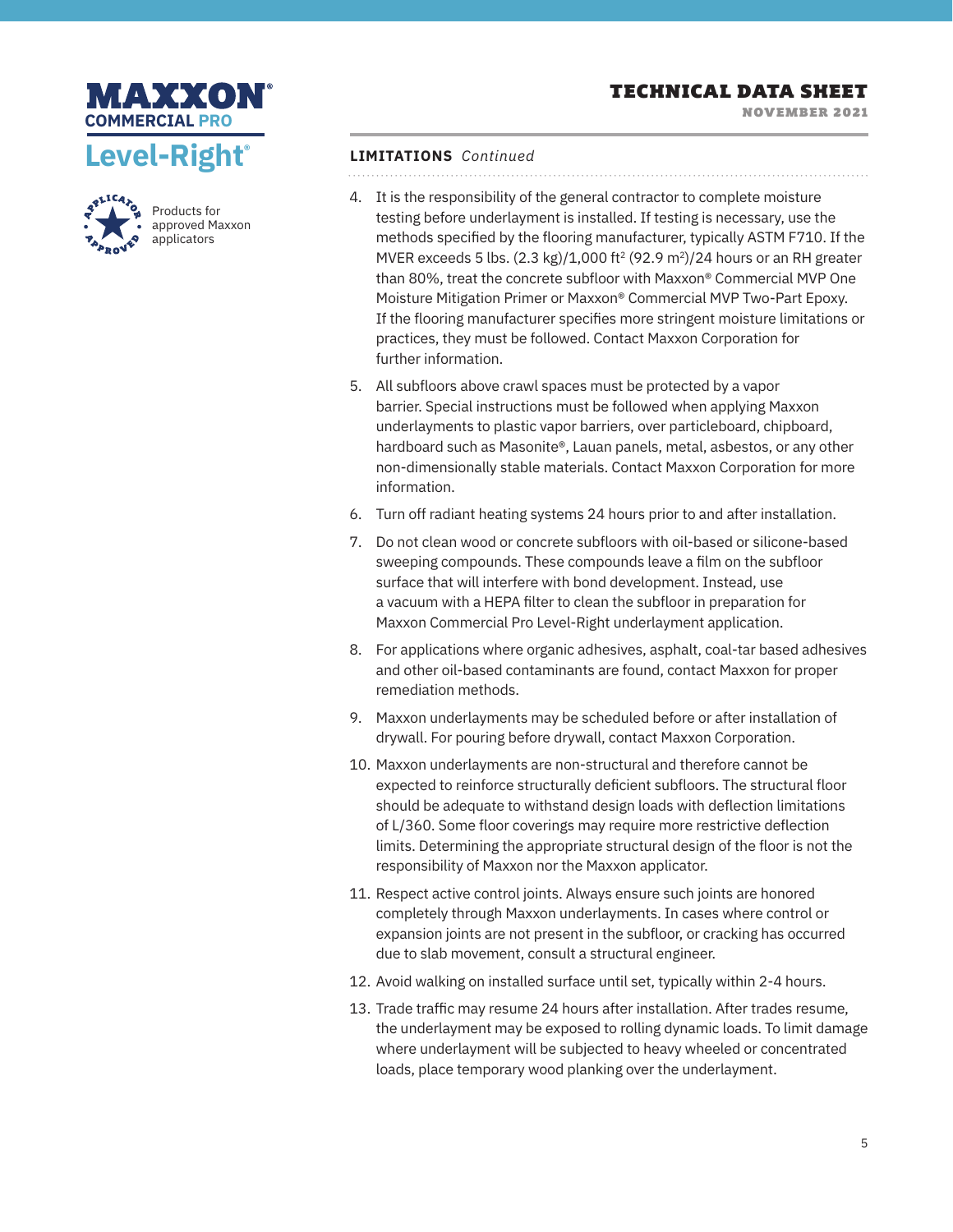

Products for approved Maxxon applicators

NOVEMBER 2021

# **LIMITATIONS** *Continued*

. . . . . . . . . . . . . . . . .

- 14. Prior to floor-covering installation, a moisture test of Maxxon Commercial Pro Level-Right underlayment is highly recommended. When testing the underlayment for dryness, use ASTM F2659. The moisture content should not exceed 5%. If the Maxxon Commercial Pro Level-Right underlayment pour is greater than 2", test using ASTM F2170. That RH should not exceed 80%. Do not install floor goods until those limitations are met. If the flooring manufacturer specifies more stringent moisture limitations, they must be followed. Reference Maxxon® Underlayment & Finished Floor Goods Installation Procedures brochure at Maxxon.com.
- 15. Maxxon Commercial Pro Level-Right underlayment can be used as part of a wear surface system with a tested protective coating. Coating systems must be tested for adhesion to Maxxon Commercial Pro Level-Right underlayment. The bond test and performance of coatings is the responsibility of the coating manufacturer and/or installing contractor.

## **FLOOR COVERING CONSIDERATIONS**

Ceramic tile can be thin set to Maxxon Commercial Pro Level-Right underlayment 2 to 4 hours after set. Other floor goods can be installed once Maxxon Commercial Pro Level-Right underlayment passes a moisture test. See Limitation 14. Refer to Maxxon® Underlayment & Finished Floor Goods Installation Procedures brochure at Maxxon.com.

### **STORAGE AND DISPOSAL**

Store in original sealed packaging in a cool, dry environment and protect from humidity and water. Recommended storage temperature range of 50 - 100 °F (10 - 38 °C). Dispose of contents and container in accordance with all applicable regulations.